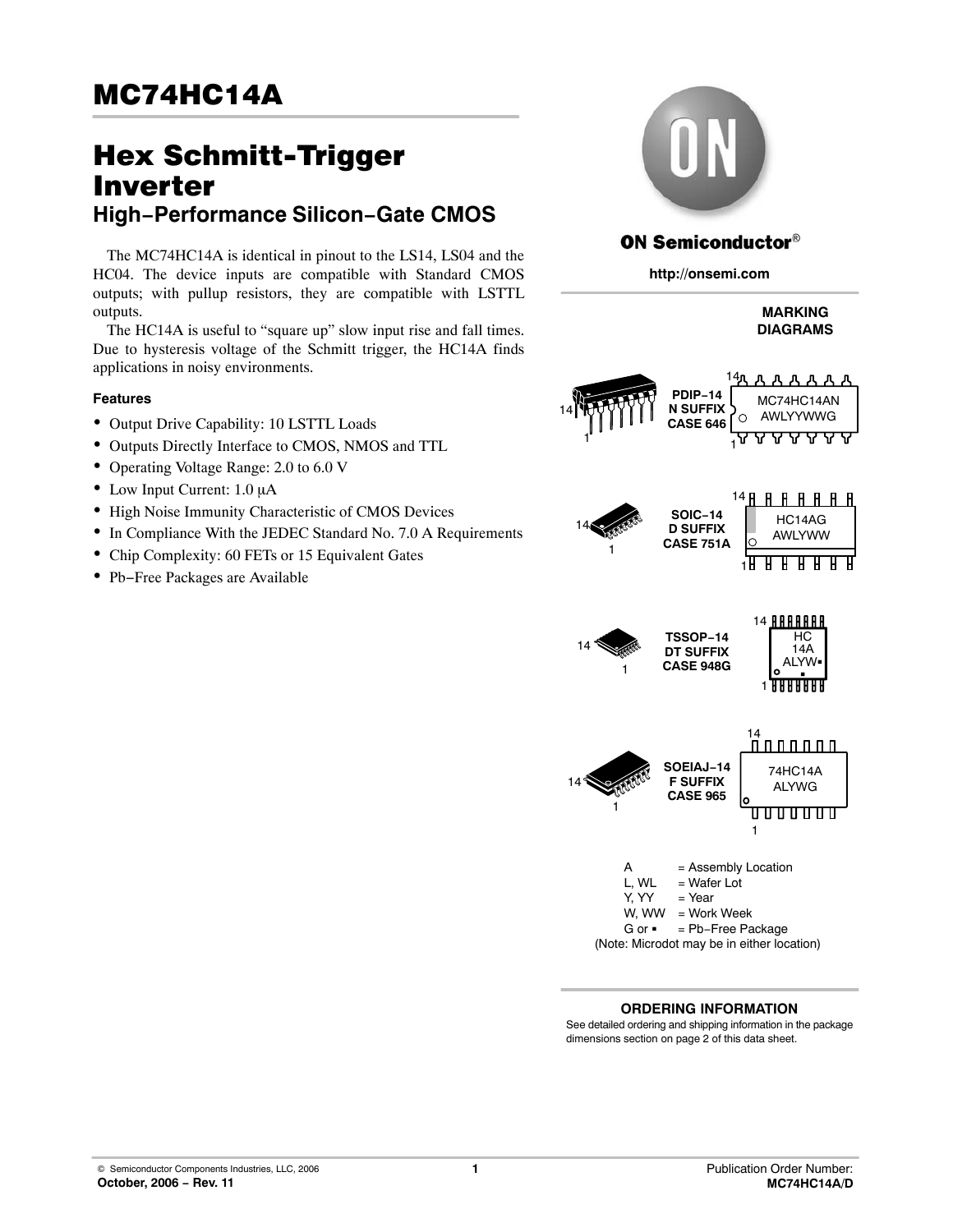<span id="page-1-0"></span>



#### **FUNCTION TABLE**

| Outputs |
|---------|
|         |
| н       |
|         |
|         |

#### **ORDERING INFORMATION**

| <b>Device</b>  | Package                     | Shipping $†$       |  |
|----------------|-----------------------------|--------------------|--|
| MC74HC14AN     | PDIP-14                     |                    |  |
| MC74HC14ANG    | PDIP-14<br>(Pb-Free)        | 25 Units / Rail    |  |
| MC74HC14AD     | <b>SOIC-14</b>              |                    |  |
| MC74HC14ADG    | SOIC-14<br>(Pb-Free)        | 55 Units / Rail    |  |
| MC74HC14ADR2   | <b>SOIC-14</b>              |                    |  |
| MC74HC14ADR2G  | <b>SOIC-14</b><br>(Pb-Free) | 2500 / Tape & Reel |  |
| MC74HC14ADT    | TSSOP-14*                   |                    |  |
| MC74HC14ADTG   | TSSOP-14*                   | 96 Units / Rail    |  |
| MC74HC14ADTR2  | TSSOP-14*                   |                    |  |
| MC74HC14ADTR2G | TSSOP-14*                   | 2500 / Tape & Reel |  |
| MC74HC14AF     | SOEIAJ-14                   |                    |  |
| MC74HC14AFG    | SOEIAJ-14<br>(Pb-Free)      | 50 Units / Rail    |  |
| MC74HC14AFEL   | SOEIAJ-14*                  | 2000 / Tape & Reel |  |
| MC74HC14AFELG  | SOEIAJ-14*                  |                    |  |

†For information on tape and reel specifications, including part orientation and tape sizes, please refer to our Tape and Reel Packaging Specifications Brochure, BRD8011/D.

\*This package is inherently Pb−Free.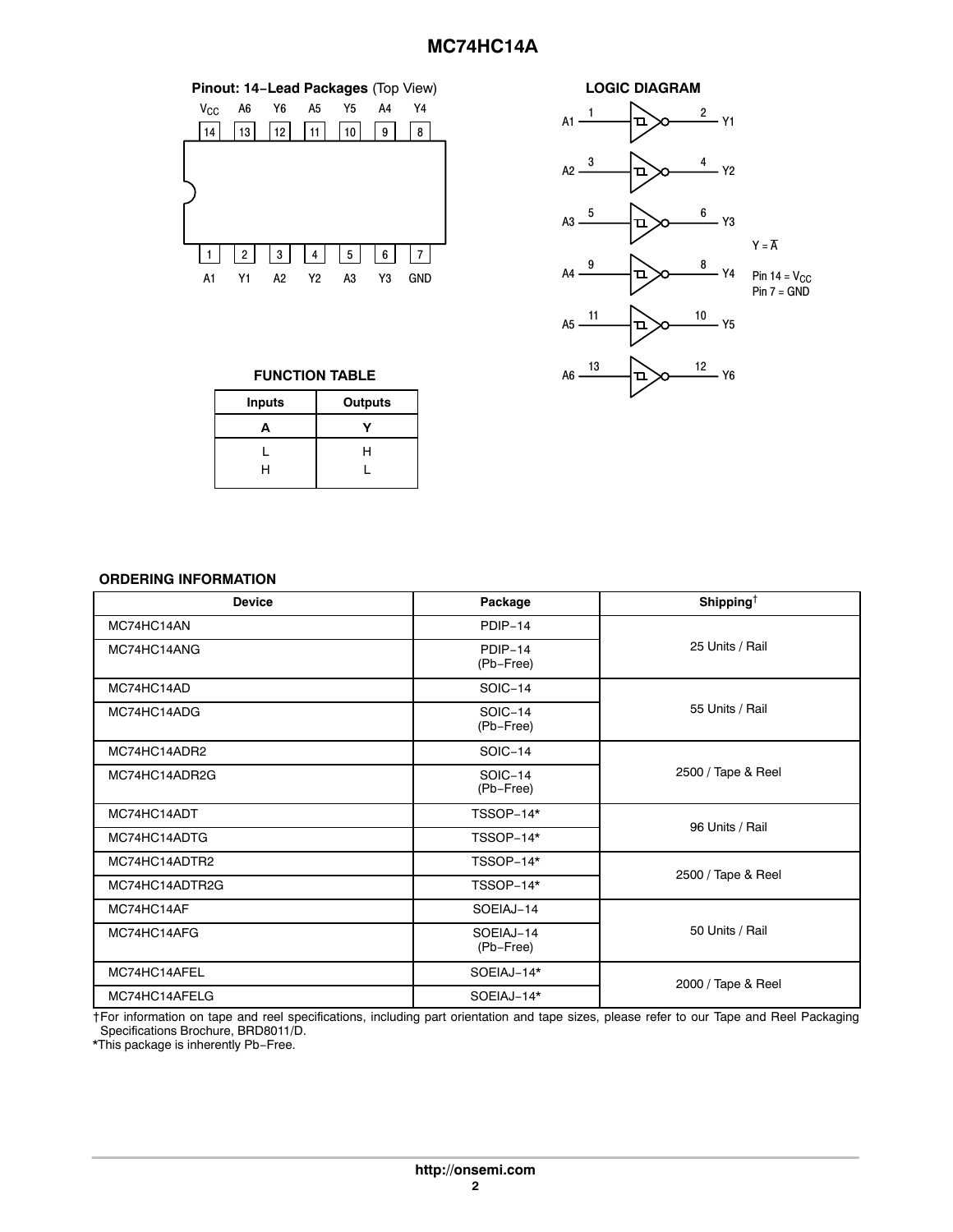| Symbol           | <b>Parameter</b>                                                                          | Value                        | Unit         |
|------------------|-------------------------------------------------------------------------------------------|------------------------------|--------------|
| $V_{\rm CC}$     | DC Supply Voltage (Referenced to GND)                                                     | $-0.5$ to $+7.0$             | V            |
| $V_{in}$         | DC Input Voltage (Referenced to GND)                                                      | $-0.5$ to $V_{\rm CC}$ + 0.5 | V            |
| $V_{\text{out}}$ | DC Output Voltage (Referenced to GND)                                                     | $-0.5$ to $V_{CC}$ + 0.5     | V            |
| <sup>l</sup> in  | DC Input Current, per Pin                                                                 | $\pm$ 20                     | mA           |
| $I_{\text{out}}$ | DC Output Current, per Pin                                                                | $\pm$ 25                     | mA           |
| $_{\rm lcc}$     | DC Supply Current, $V_{CC}$ and GND Pins                                                  | $\pm$ 50                     | mA           |
| $P_D$            | Power Dissipation in Still Air,<br>Plastic DIP+<br>SOIC Packaget<br><b>TSSOP Packaget</b> | 750<br>500<br>450            | mW           |
| $T_{\text{stg}}$ | Storage Temperature Range                                                                 | $-65$ to $+150$              | $^{\circ}$ C |
| Τı.              | Lead Temperature, 1 mm from Case for 10 Seconds<br>Plastic DIP, SOIC or TSSOP Package     | 260                          | $^{\circ}$ C |

Mastic DIP, SOIC or TSSOP Package<br>
Stresses exceeding Maximum Ratings may damage the device. Maximum Ratings are stress In the case of the conduction above the Recommended Operating Conditions is not im-<br>Things only. Functional operation above the Recommended Operating Conditions is not implied. Extended exposure to stresses above the Recommended Operating Conditions may affect device reliability.

†Derating — Plastic DIP: – 10 mW/°C from 65° to 125°C

 $\frac{1}{100}$  Solid Package: – 7 mW/°C from 65° to 125°C

TSSOP Package: – 6.1 mW/°C from 65° to 125°C

For high frequency or heavy load considerations, see Chapter 2 of the ON Semiconductor High−Speed CMOS Data Book (DL129/D).

#### **RECOMMENDED OPERATING CONDITIONS**

| Symbol                          | <b>Parameter</b>                                        |                                                                      | <b>Min</b> | Max                                 | Unit         |
|---------------------------------|---------------------------------------------------------|----------------------------------------------------------------------|------------|-------------------------------------|--------------|
| $V_{\rm CC}$                    | DC Supply Voltage (Referenced to GND)                   |                                                                      | 2.0        | 6.0                                 | $\vee$       |
| $V_{in}$ , $V_{out}$            | DC Input Voltage, Output Voltage (Referenced to<br>GND) |                                                                      | 0          | $V_{\rm CC}$                        | $\vee$       |
| Т <sub>А</sub>                  | Operating Temperature Range, All Package Types          |                                                                      | $-55$      | $+125$                              | $^{\circ}$ C |
| t <sub>r</sub> , t <sub>f</sub> | Input Rise/Fall Time<br>(Figure 1)                      | $V_{\rm CC}$ = 2.0 V<br>$V_{\rm CC}$ = 4.5 V<br>$V_{\rm CC} = 6.0 V$ | $\Omega$   | No Limit*<br>No Limit*<br>No Limit* | ns           |

\*When  $V_{in}$  = 50%  $V_{CC}$ ,  $I_{CC}$  > 1mA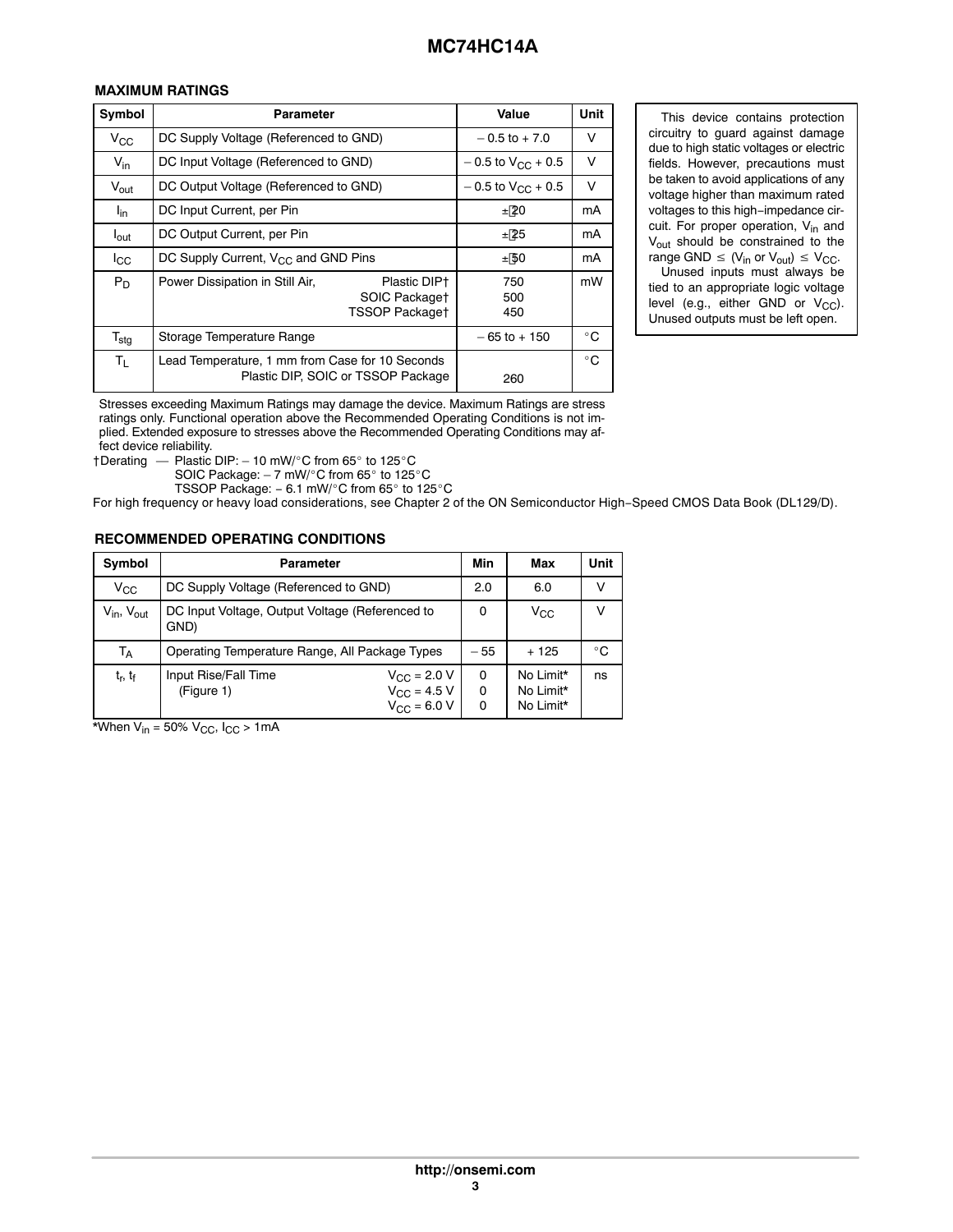#### **DC CHARACTERISTICS** (Voltages Referenced to GND)

|                     |                                                                        |                                                                                       |                                                                                                                         | $V_{CC}$                 | <b>Guaranteed Limit</b>      |                              |                              |             |
|---------------------|------------------------------------------------------------------------|---------------------------------------------------------------------------------------|-------------------------------------------------------------------------------------------------------------------------|--------------------------|------------------------------|------------------------------|------------------------------|-------------|
| Symbol              | <b>Parameter</b>                                                       | <b>Condition</b>                                                                      |                                                                                                                         | v                        | $-55$ to 25 $^{\circ}$ C     | ≤85 $°C$                     | ≤125°C                       | <b>Unit</b> |
| $V_{T+}$ max        | Maximum Positive-Going Input<br><b>Threshold Voltage</b><br>(Figure 3) | $V_{\text{out}} = 0.1V$<br>$ I_{\text{out}}  \leq 20 \mu A$                           |                                                                                                                         | 2.0<br>3.0<br>4.5<br>6.0 | 1.50<br>2.15<br>3.15<br>4.20 | 1.50<br>2.15<br>3.15<br>4.20 | 1.50<br>2.15<br>3.15<br>4.20 | V           |
| $V_{T+}$ min        | Minimum Positive-Going Input<br><b>Threshold Voltage</b><br>(Figure 3) | $V_{\text{out}} = 0.1 V$<br>$ I_{\text{out}}  \leq 20 \mu A$                          |                                                                                                                         | 2.0<br>3.0<br>4.5<br>6.0 | 1.0<br>1.5<br>2.3<br>3.0     | 0.95<br>1.45<br>2.25<br>2.95 | 0.95<br>1.45<br>2.25<br>2.95 | V           |
| $V_{T}$ max         | Maximum Negative-Going Input<br>Threshold Voltage<br>(Figure 3)        | $V_{\text{out}} = V_{\text{CC}} - 0.1V$<br>$ I_{\text{out}}  \leq 20 \mu A$           |                                                                                                                         | 2.0<br>3.0<br>4.5<br>6.0 | 0.9<br>1.4<br>2.0<br>2.6     | 0.95<br>1.45<br>2.05<br>2.65 | 0.95<br>1.45<br>2.05<br>2.65 | $\vee$      |
| $V_{T}$ min         | Minimum Negative-Going Input<br><b>Threshold Voltage</b><br>(Figure 3) | $V_{\text{out}} = V_{\text{CC}} - 0.1V$<br>$ I_{\text{out}}  \leq 20 \mu A$           |                                                                                                                         | 2.0<br>3.0<br>4.5<br>6.0 | 0.3<br>0.5<br>0.9<br>1.2     | 0.3<br>0.5<br>0.9<br>1.2     | 0.3<br>0.5<br>0.9<br>1.2     | V           |
| $V_H$ max<br>Note 2 | Maximum Hysteresis Voltage<br>(Figure 3)                               | $V_{\text{out}} = 0.1V$ or $V_{\text{CC}} - 0.1V$<br>$ I_{\text{out}}  \leq 20 \mu A$ |                                                                                                                         | 2.0<br>3.0<br>4.5<br>6.0 | 1.20<br>1.65<br>2.25<br>3.00 | 1.20<br>1.65<br>2.25<br>3.00 | 1.20<br>1.65<br>2.25<br>3.00 | V           |
| $V_H$ min<br>Note 2 | Minimum Hysteresis Voltage<br>(Figure 3)                               | $V_{\text{out}} = 0.1V$ or $V_{\text{CC}} - 0.1V$<br>$ I_{\text{out}}  \leq 20 \mu A$ |                                                                                                                         | 2.0<br>3.0<br>4.5<br>6.0 | 0.20<br>0.25<br>0.40<br>0.50 | 0.20<br>0.25<br>0.40<br>0.50 | 0.20<br>0.25<br>0.40<br>0.50 | $\vee$      |
| $V_{OH}$            | Minimum High-Level Output<br>Voltage                                   | $V_{in} \leq V_{T}$ min<br>$ I_{\text{out}}  \leq 20 \mu A$                           |                                                                                                                         | 2.0<br>4.5<br>6.0        | 1.9<br>4.4<br>5.9            | 1.9<br>4.4<br>5.9            | 1.9<br>4.4<br>5.9            | V           |
|                     |                                                                        | $V_{in} \leq V_{T}$ min                                                               | $ I_{\text{out}}  \leq 2.4 \text{mA}$<br>$ I_{\text{out}}  \leq 4.0 \text{mA}$<br>$ I_{\text{out}}  \leq 5.2 \text{mA}$ | 3.0<br>4.5<br>6.0        | 2.48<br>3.98<br>5.48         | 2.34<br>3.84<br>5.34         | 2.20<br>3.70<br>5.20         |             |
| V <sub>OL</sub>     | Maximum Low-Level Output<br>Voltage                                    | $V_{in} \geq V_{T+}$ max<br>$ I_{\text{out}}  \leq 20 \mu A$                          |                                                                                                                         | 2.0<br>4.5<br>6.0        | 0.1<br>0.1<br>0.1            | 0.1<br>0.1<br>0.1            | 0.1<br>0.1<br>0.1            | V           |
|                     |                                                                        | $V_{in} \geq V_{T+}$ max                                                              | $ I_{\text{out}}  \leq 2.4 \text{mA}$<br>$ I_{\text{out}}  \leq 4.0 \text{mA}$<br>$ I_{\text{out}}  \leq 5.2 \text{mA}$ | 3.0<br>4.5<br>6.0        | 0.26<br>0.26<br>0.26         | 0.33<br>0.33<br>0.33         | 0.40<br>0.40<br>0.40         |             |
| $I_{in}$            | Maximum Input Leakage<br>Current                                       | $V_{in} = V_{CC}$ or GND                                                              |                                                                                                                         | 6.0                      | ±0.1                         | ±1.0                         | ±1.0                         | μA          |
| $I_{\rm CC}$        | Maximum Quiescent Supply<br>Current (per Package)                      | $V_{in} = V_{CC}$ or GND<br>$I_{\text{out}} = 0 \mu A$                                |                                                                                                                         | 6.0                      | 1.0                          | 10                           | 40                           | μA          |

1. Information on typical parametric values along with frequency or heavy load considerations can be found in Chapter 2 of the ON Semiconductor High−Speed CMOS Data Book (DL129/D).

2. V<sub>H</sub>min > (V<sub>T+</sub> min) − (V<sub>T−</sub> max); V<sub>H</sub>max = (V<sub>T+</sub> max) − (V<sub>T−</sub> min).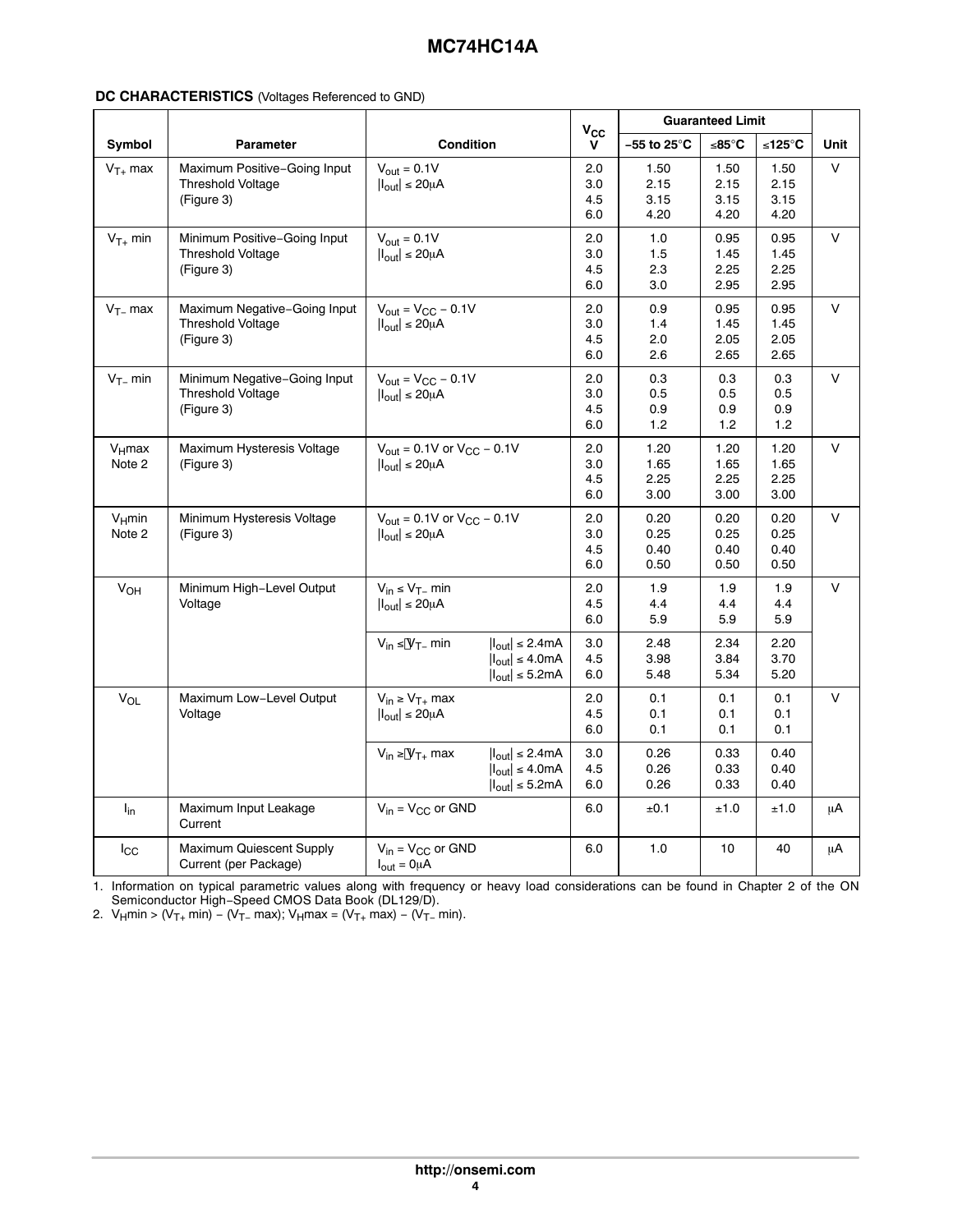#### **AC CHARACTERISTICS** ( $C_L$  = 50pF, Input  $t_r$  =  $t_f$  = 6ns)

|                                        |                                                                          | $V_{CC}$                 |                        | <b>Guaranteed Limit</b> |                       |      |  |
|----------------------------------------|--------------------------------------------------------------------------|--------------------------|------------------------|-------------------------|-----------------------|------|--|
| Symbol                                 | <b>Parameter</b>                                                         | $\mathbf v$              | –55 to 25 $^{\circ}$ C | ≤85°C                   | ≤125°C                | Unit |  |
| t <sub>PLH</sub> ,<br><sup>t</sup> PHL | Maximum Propagation Delay, Input A or B to Output Y<br>(Figures 1 and 2) | 2.0<br>3.0<br>4.5<br>6.0 | 75<br>30<br>15<br>13   | 95<br>40<br>19<br>16    | 110<br>55<br>22<br>19 | ns   |  |
| t <sub>TLH</sub> ,<br>$t_{\sf THL}$    | Maximum Output Transition Time, Any Output<br>(Figures 1 and 2)          | 2.0<br>3.0<br>4.5<br>6.0 | 75<br>27<br>15<br>13   | 95<br>32<br>19<br>16    | 110<br>36<br>22<br>19 | ns   |  |
| $C_{in}$                               | Maximum Input Capacitance                                                |                          | 10                     | 10                      | 10                    | pF   |  |

NOTE: For propagation delays with loads other than 50 pF, and information on typical parametric values, see Chapter 2 of the ON Semiconductor High−Speed CMOS Data Book (DL129/D).

|     |                                               | Typical @ 25°C, $V_{CC}$ = 5.0 V |  |
|-----|-----------------------------------------------|----------------------------------|--|
| חס∪ | Power Dissipation Capacitance (Per Inverter)* | --                               |  |

\* Used to determine the no−load dynamic power consumption: P<sub>D</sub> = C<sub>PD</sub> V<sub>CC</sub><sup>2</sup>f + I<sub>CC</sub> V<sub>CC</sub>. For load considerations, see Chapter 2 of the ON Semiconductor High−Speed CMOS Data Book (DL129/D).



**Figure 1. Switching Waveforms**



\*Includes all probe and jig capacitance

**Figure 2. Test Circuit**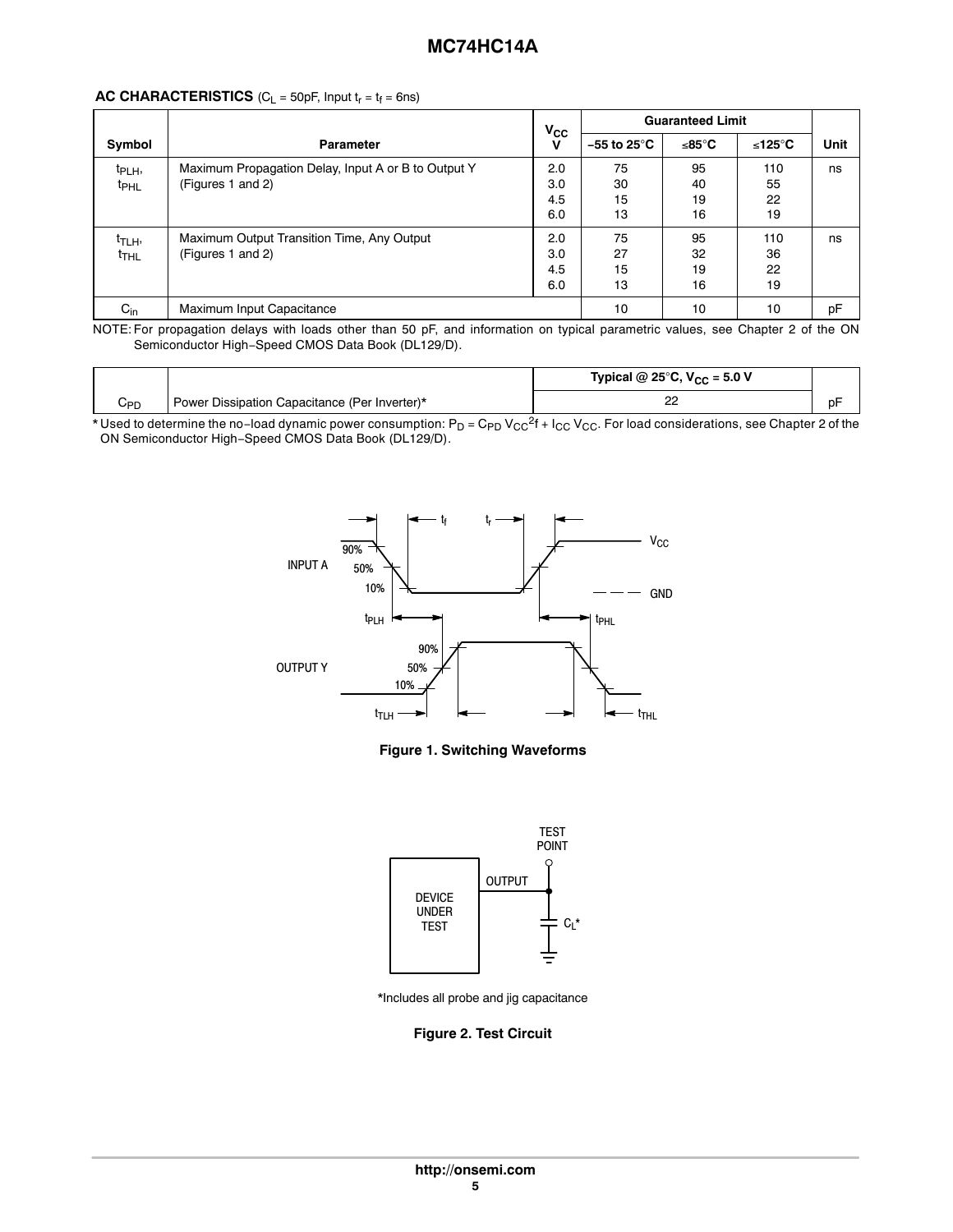

**Figure 3. Typical Input Threshold, VT+, VT− versus Power Supply Voltage**

 $A \longrightarrow I$ 



**Figure 4. Typical Schmitt−Trigger Applications**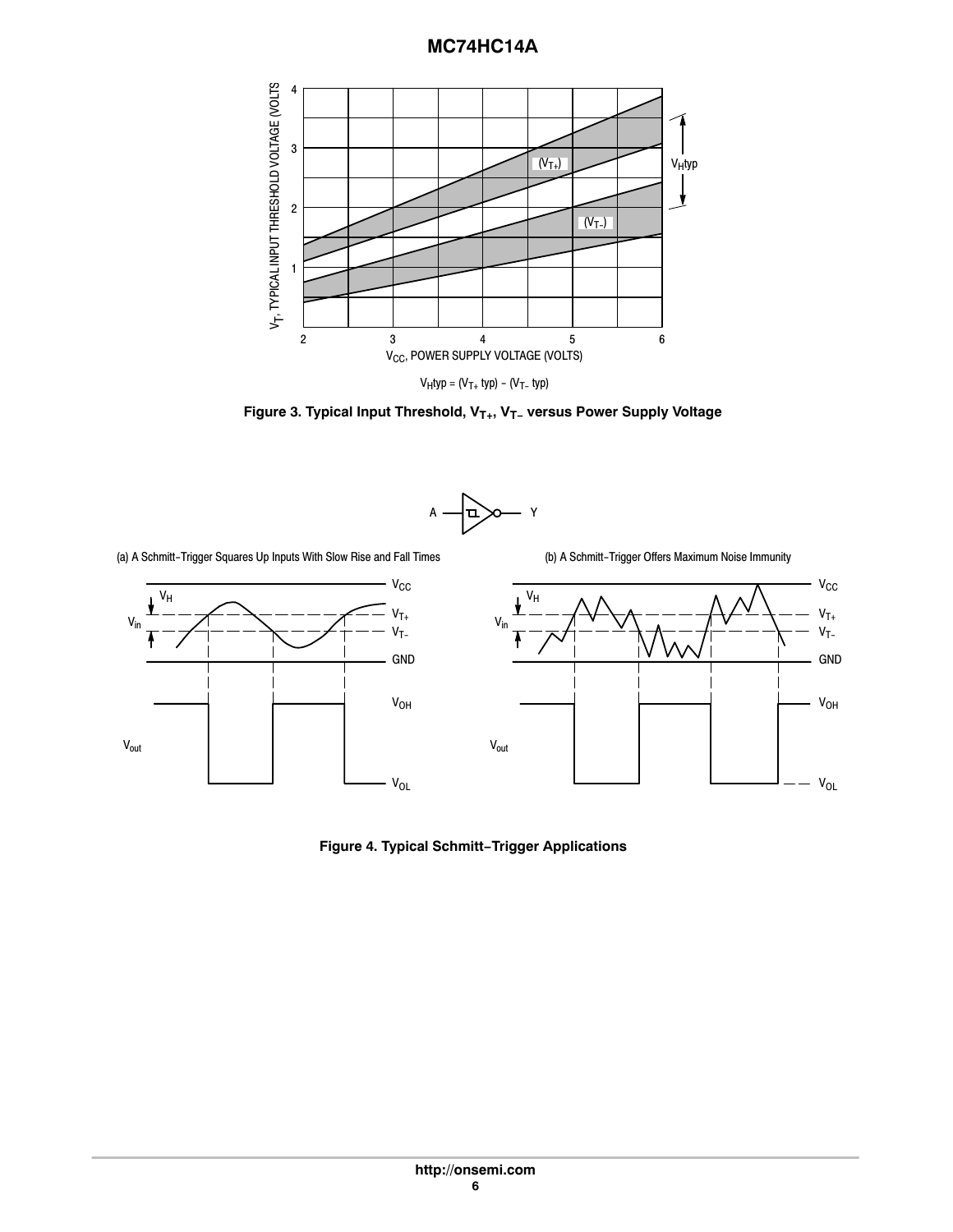## **PACKAGE DIMENSIONS**

**PDIP−14** CASE 646−06 ISSUE P



- 
- 
- NOTES:<br>
1. DIMENSIONING AND TOLERANCING PER ANSI<br>
2. CONTROLLING DIMENSION: INCH.<br>
3. DIMENSION L TO CENTER OF LEADS WHEN<br>
4. DIMENSION B DOES NOT INCLUDE MOLD FLASH.<br>
4. DIMENSION B DOES NOT INCLUDE MOLD FLASH.<br>
5. ROUNDE

|            |       | INCHES        |          | <b>MILLIMETERS</b> |  |
|------------|-------|---------------|----------|--------------------|--|
| <b>DIM</b> | MIN   | MAX           | MIN      | <b>MAX</b>         |  |
| А          | 0.715 | 0.770         | 18.16    | 19.56              |  |
| в          | 0.240 | 0.260         | 6.10     | 6.60               |  |
| С          | 0.145 | 0.185         | 3.69     | 4.69               |  |
| D          | 0.015 | 0.021         | 0.38     | 0.53               |  |
| F          | 0.040 | 0.070         | 1.02     | 1.78               |  |
| G          |       | 0.100 BSC     | 2.54 BSC |                    |  |
| н          | 0.052 | 0.095         | 1.32     | 2.41               |  |
| J          | 0.008 | 0.015         | 0.20     | 0.38               |  |
| κ          | 0.115 | 0.135         | 2.92     | 3.43               |  |
|            | 0.290 | 0.310         | 7.37     | 7.87               |  |
| М          |       | $\circ$<br>10 |          | $\circ$<br>10      |  |
| N          | 0.015 | 0.039         | 0.38     | 1.01               |  |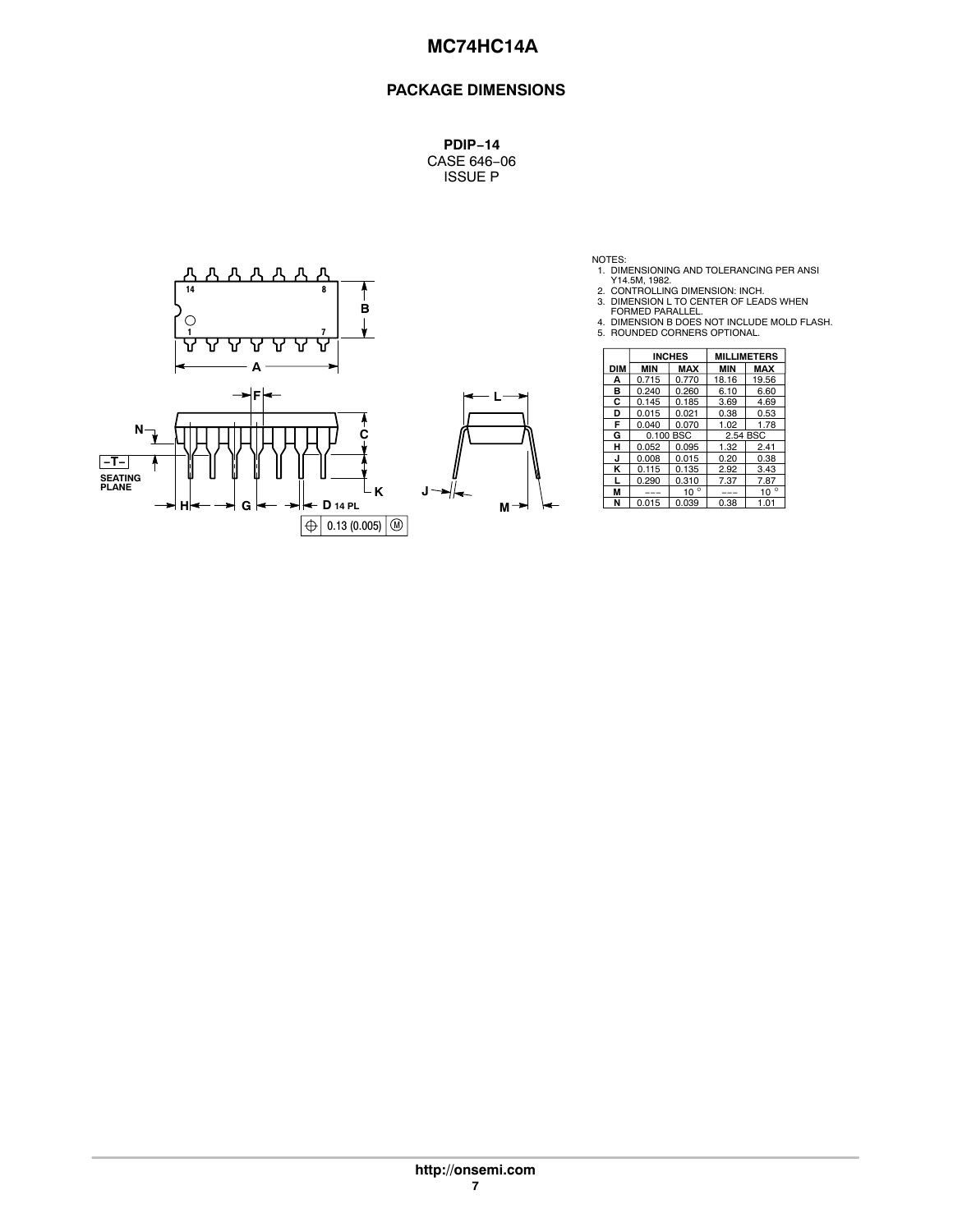### **PACKAGE DIMENSIONS**

**SOIC−14** CASE 751A−03 ISSUE H



- 
- NOTES:<br>
1. DIMENSIONING AND TOLERANCING PER<br>
2. CONTROLLING DIMENSION: MILLIMETER.<br>
3. DIMENSIONS A AND B DO NOT INCLUDE<br>
MOLD PROTRUSION.<br>
4. MAXIMUM MOLD PROTRUSION 0.15 (0.006)<br>
PER SIDE.
- 
- 5. DIMENSION D DOES NOT INCLUDE DAMBAR PROTRUSION. ALLOWABLE DAMBAR PROTRUSION SHALL BE 0.127 (0.005) TOTAL IN EXCESS OF THE D DIMENSION AT MAXIMUM MATERIAL CONDITION.

|            |              | <b>MILLIMETERS</b> |              | <b>INCHES</b> |  |  |  |  |
|------------|--------------|--------------------|--------------|---------------|--|--|--|--|
| <b>DIM</b> | MIN          | <b>MAX</b>         |              | <b>MAX</b>    |  |  |  |  |
| А          | 8.55         | 8.75               | 0.337        | 0.344         |  |  |  |  |
| в          | 3.80         | 4.00               | 0.150        | 0.157         |  |  |  |  |
| С          | 1.35         | 1.75               | 0.054        | 0.068         |  |  |  |  |
| D          | 0.35         | 0.49               | 0.014        | 0.019         |  |  |  |  |
| F          | 0.40         | 1.25               | 0.016        | 0.049         |  |  |  |  |
| G          |              | 1.27 BSC           | 0.050 BSC    |               |  |  |  |  |
| J          | 0.19         | 0.25               | 0.008        | 0.009         |  |  |  |  |
| κ          | 0.10         | 0.25               | 0.004        | 0.009         |  |  |  |  |
| М          | $\circ$<br>O | $7^\circ$          | $\circ$<br>O | $7^\circ$     |  |  |  |  |
| Р          | 5.80         | 6.20               | 0.228        | 0.244         |  |  |  |  |
| R          | 0.25         | 0.50               | 0.010        | 0.019         |  |  |  |  |

#### **SOLDERING FOOTPRINT\***



DIMENSIONS: MILLIMETERS

\*For additional information on our Pb−Free strategy and soldering details, please download the ON Semiconductor Soldering and Mounting Techniques Reference Manual, SOLDERRM/D.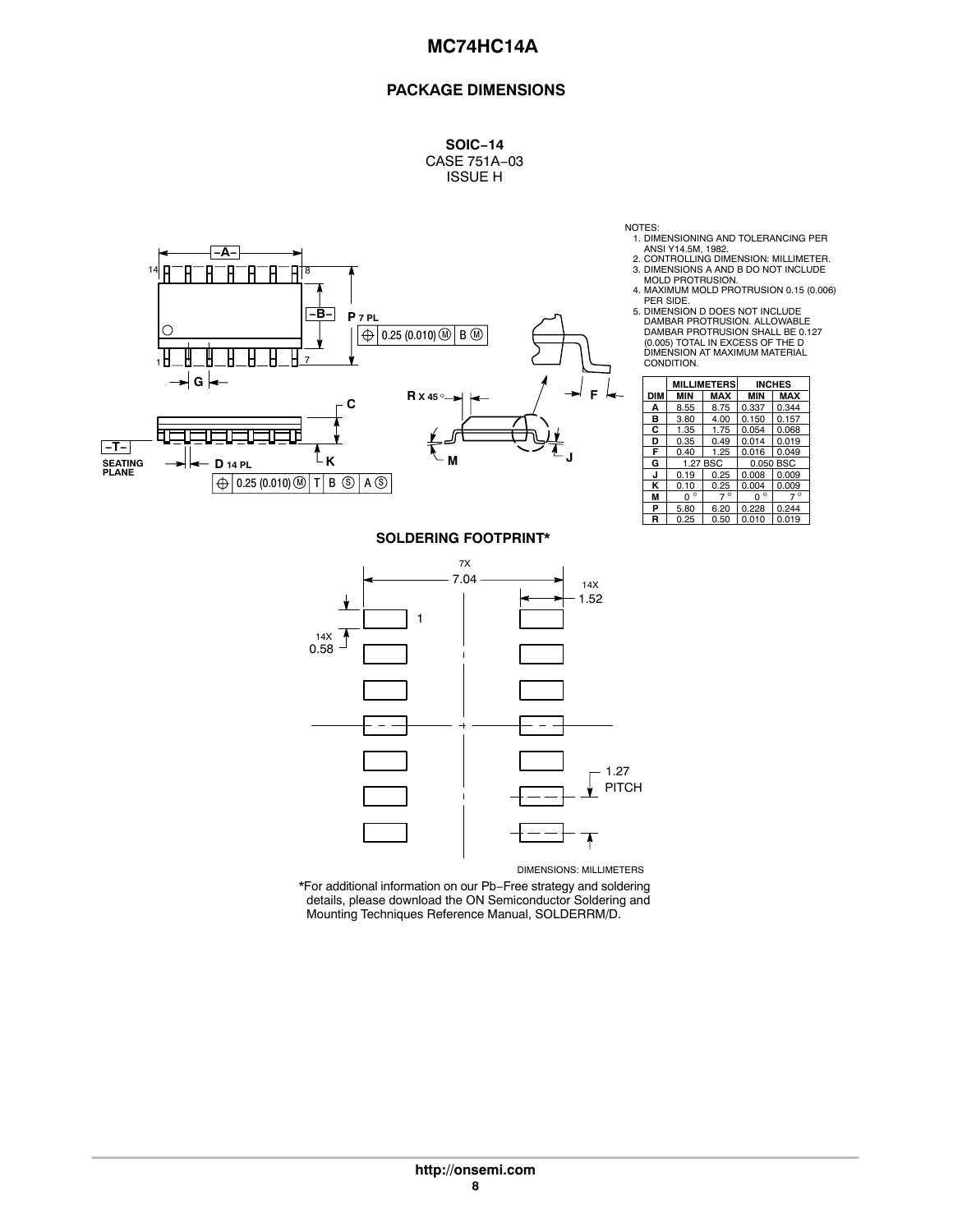#### **PACKAGE DIMENSIONS**

**TSSOP−14** CASE 948G−01 ISSUE B



NOTES:<br>1. DIMENSIONING AND TOLERANCING PER<br>2. CONTROLLING DIMENSION: MILLIMETER.<br>2. CONTROLLING DIMENSION: MILLIMETER.<br>3. DIMENSION A DOES NOT INCLUDE MOLD<br>FLASH, PROTRUSIONS OR GATE BURRS.<br>MOLD FLASH OR GATE BURRS SHALL N

NOT EXCEED 0.25 (0.010) PER SIDE. 5. DIMENSION K DOES NOT INCLUDE DAMBAR PROTRUSION. ALLOWABLE DAMBAR PROTRUSION SHALL BE 0.08 (0.003) TOTAL IN EXCESS OF THE K DIMENSION AT MAXIMUM MATERIAL

CONDITION. 6. TERMINAL NUMBERS ARE SHOWN FOR REFERENCE ONLY.

| DIMENSION A AND B ARE TO BE |            |             |                    |             |                                                 |  |
|-----------------------------|------------|-------------|--------------------|-------------|-------------------------------------------------|--|
| Κ                           |            |             | <b>MILLIMETERS</b> |             | DETERMINED AT DATUM PLANE -W-.<br><b>INCHES</b> |  |
| K1                          | <b>DIM</b> | MIN         | <b>MAX</b>         | <b>MIN</b>  | <b>MAX</b>                                      |  |
|                             | А          | 4.90        | 5.10               | 0.193       | 0.200                                           |  |
|                             | в          | 4.30        | 4.50               | 0.169       | 0.177                                           |  |
|                             | С          | ---         | 1.20               | ---         | 0.047                                           |  |
|                             | D          | 0.05        | 0.15               | 0.002       | 0.006                                           |  |
|                             | F          | 0.50        | 0.75               | 0.020       | 0.030                                           |  |
| <b>SECTION N-N</b>          | G          | 0.65 BSC    |                    | 0.026 BSC   |                                                 |  |
|                             | н          | 0.50        | 0.60               | 0.020       | 0.024                                           |  |
|                             | J          | 0.09        | 0.20               | 0.004       | 0.008                                           |  |
| -w-l                        | J1         | 0.09        | 0.16               | 0.004       | 0.006                                           |  |
|                             | κ          | 0.19        | 0.30               | 0.007       | 0.012                                           |  |
|                             | K1         | 0.19        | 0.25               | 0.007       | 0.010                                           |  |
|                             |            | 6.40 BSC    |                    | 0.252 BSC   |                                                 |  |
|                             | M          | $0^{\circ}$ | $8^{\circ}$        | $0^{\circ}$ | $8^{\circ}$                                     |  |

#### **SOLDERING FOOTPRINT\***



\*For additional information on our Pb−Free strategy and soldering details, please download the ON Semiconductor Soldering and Mounting Techniques Reference Manual, SOLDERRM/D.